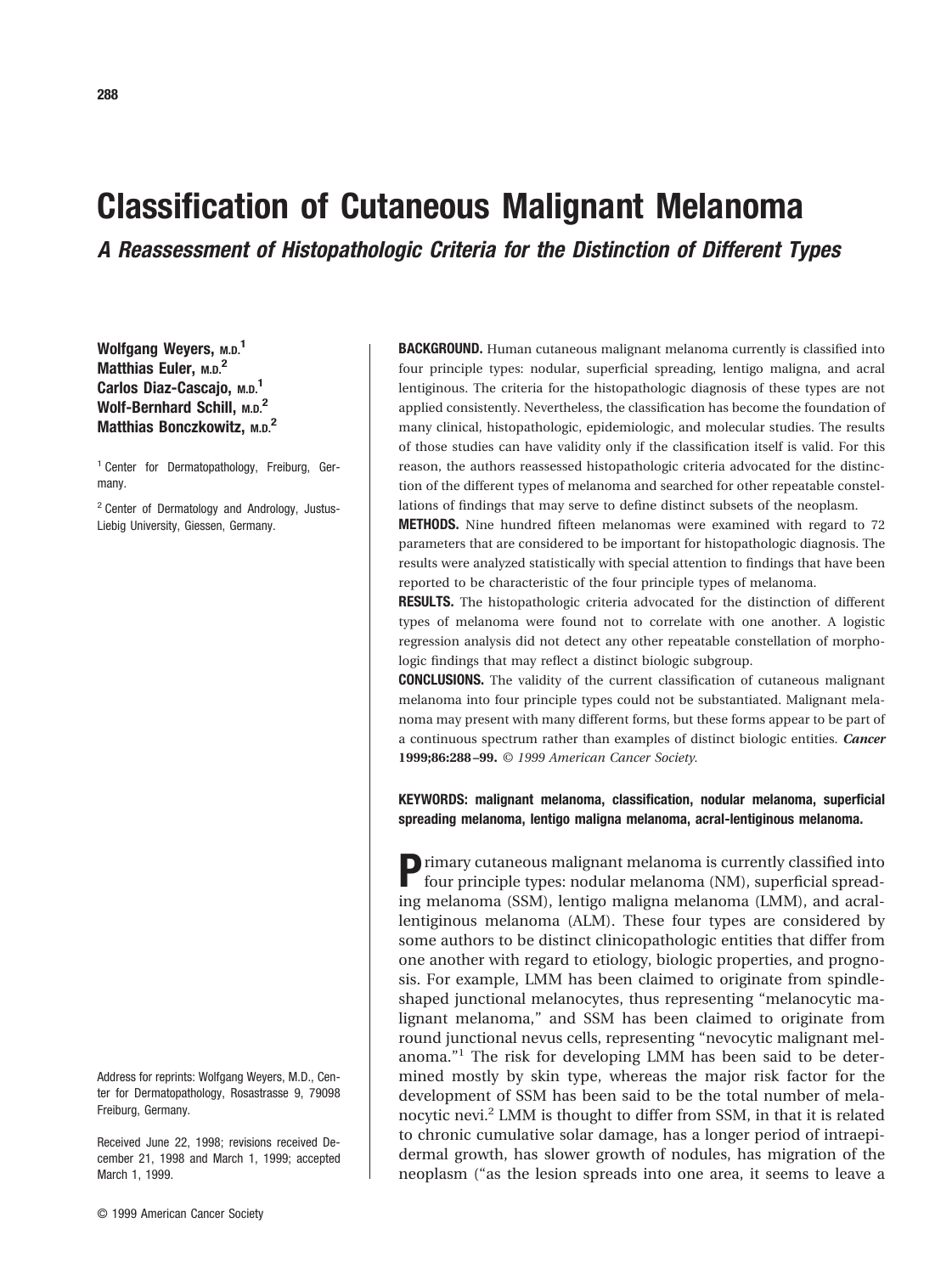previously involved area"), and has a more favorable prognosis.3 SSM has been claimed to differ from NM etiologically by a stronger association with the number of vacations in sunny climates. Whereas SSM is said to be associated with a history of sunburns in childhood, a "significant protective effect of sunburn" has been claimed to exist for  $NM<sup>4</sup>$ . In contrast to the other types of melanoma, ALM has been related pathogenetically to factors like pressure and friction.<sup>5</sup> LMM, SSM, and ALM occur with a female preponderance, whereas NM has been reported to occur more commonly in males. Neoplastic cells of NM are said to differ from those of the other types by their inherent "capacity to invade into, survive, and replicate in the dermis."3,6 Those properties have been claimed to result in a worse prognosis. However, numerous studies have failed to reveal differences in prognosis of the four major types if the thickness of lesions is taken into account.<sup>7-11</sup> Some authors have denied the existence of principal differences between the subtypes and have suggested discarding the current classification of malignant melanoma.<sup>12,13</sup>

The main point of criticism is the lack of agreed upon criteria for recognition of the four major types: Different criteria have been employed by different authors and even by the same authors at different times. The only type of melanoma that is defined clearly is NM. According to the original description of the subtypes by Clark and coworkers in 1969, "the demonstration of dermal invasion throughout the lesion, where ever there is intraepidermal growth, is nodular melanoma by definition. If this growth extends beyond the width of three rete ridges in any section, the tumor is classified as a superficial spreading melanoma."14 This definition aside, however, there is little agreement about NM. Some authors attribute NM to "vertical growth" of neoplastic cells from the outset, $3$  whereas others emphasize signs of regression in the periphery of the nodule.<sup>15</sup> Cytologically, NM is said to be composed chiefly of epithelioid melanocytes,<sup>16,17</sup> but spindle-shaped and nevus-like cells also are said to occur.<sup>17</sup>

According to Clark's original article, SSM differs from LMM clinically, in that it has an arciform outline instead of a wholly irregular outline, an elevated surface instead of a flat surface, and shows less variation in color. Histopathologically, SSM was said to be composed chiefly of epithelioid melanocytes and characterized by prominent pagetoid growth and only slight pleomorphism. In contrast, LMM was said to be composed chiefly of spindled melanocytes and to show minimal pagetoid growth and prominent pleomorphism.14 Subsequently, criteria were changed: Some were added, and others were diminished. LMM was said to be associated with prominent growth of neoplastic cells in adnexal epithelial structures, solar elastosis, and atrophy of the epidermis. $16 - 18$  The epidermis, however, also could be normal, $16$  and involvement of skin appendages was not found to be helpful in discriminating between LMM and SSM.<sup>19</sup> The inflammatory cell infiltrate of LMM was said to be either sparse<sup>16</sup> or pronounced,<sup>18</sup> and, instead of being spindle shaped, neoplastic cells in the superficial dermis were said to be round or cuboidal with prominent nucleoli and eosinophilic cytoplasm.<sup>17</sup> In SSM, mitotic figures were said to be present regularly<sup>14</sup> or rarely,<sup>16</sup> and the epidermis was described as normal or hyperplastic<sup>18</sup> but also as atrophic.<sup>17</sup> In one report, Clark averred that "the single histologic feature of greatest value in distinguishing between the radial-growth phase of SSM and LMM is the presence of invasion in SSM and the absence of invasion in LMM,"<sup>3</sup> but this criterion was not used by other authors or by Clark himself in subsequent articles.

ALM was described by Richard Reed in 1976 as a variant of melanoma "that with rare exceptions originates on palmar and plantar surfaces." Histopathologically, it was said to be characterized by "marked acanthosis, elongation of rete ridges, and lentiginous proliferation of atypical melanocytes in the epidermis" and by spindle-shaped and "nevus cell"-like cells in the dermis.<sup>20</sup> Subsequently, Reed and other authors reaffirmed the existence of ALM as a "distinct clinicopathologic entity,"<sup>20</sup> referring to additional histopathologic features of it: the absence of pronounced pagetoid growth, the rarity of nests, the predominance of markedly atypical melanocytes as solitary units, and the frequent presence of dendritic melanocytes in the epidermis, desmoplasia in the dermis, and a pronounced inflammatory cell infiltrate. However, those criteria were not applied consistently in different papers.20 –23 According to some authors, ALM may occur in nonglabrous skin, and other types of melanoma may be seen on palms and soles. In one study, ALM was said to account for only 8 –12% of acral melanomas, the most common types being SSM and NM.<sup>24</sup> In contrast, other authors use the term ALM as a synonym for melanomas on palms, soles, digits, and nail beds<sup>25</sup> and aver that "knowledge of the site alone should indicate the nature of the lesion without resort to the cumbersome acral-lentiginous description."15

Because of these conflicting statements, the interobserver reliability in subclassifying malignant melanoma is low, $^{26}$  and the reported incidence of the different types varies markedly, from 1.4% to 14.2% for LMM, from 39% to 73.7% for SSM, and from 13.3% to  $50\%$  for NM.<sup>27</sup> Despite these findings and the agreement about the irrelevance of subclassification with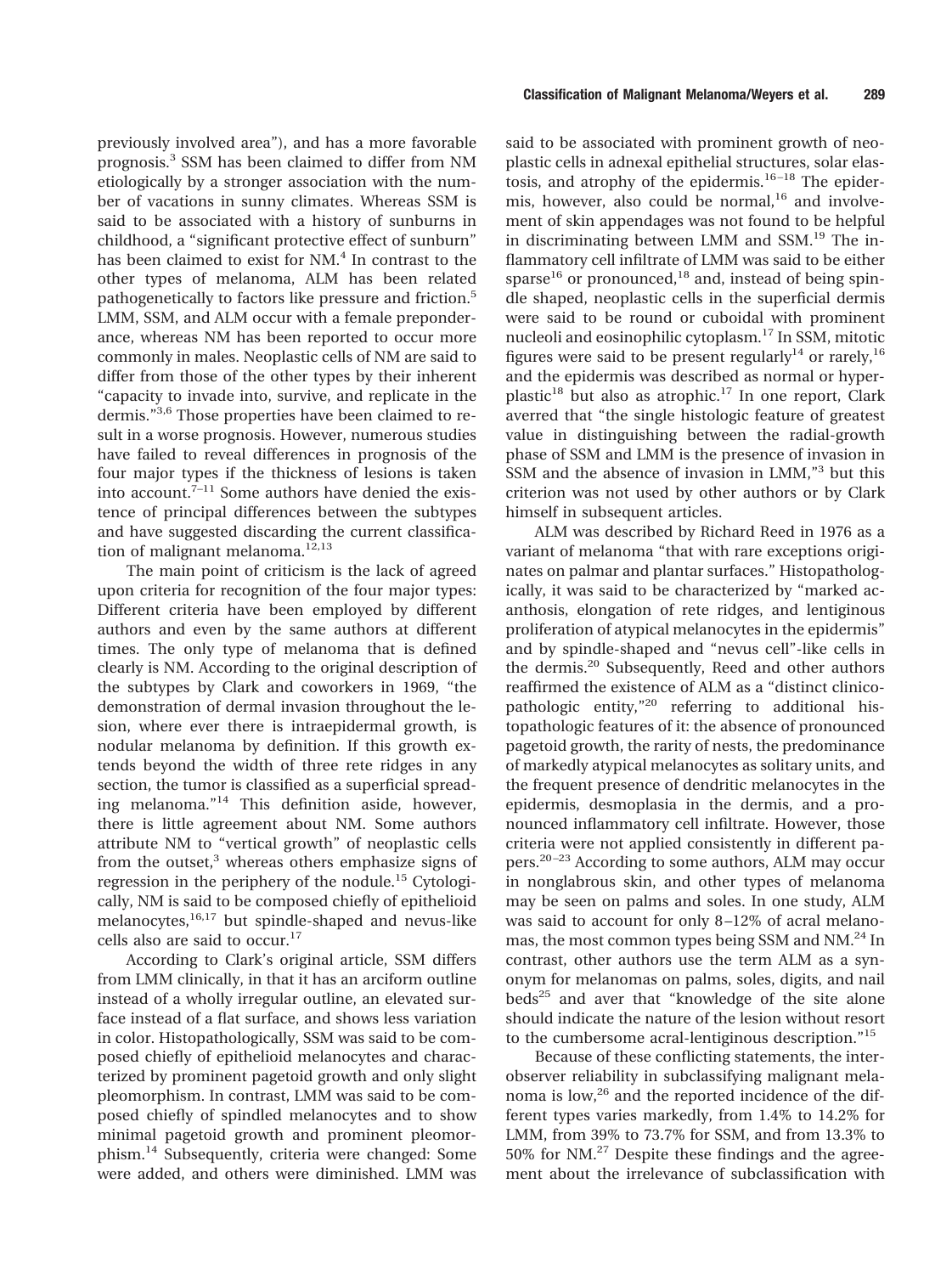regard to prognosis, a statement about the type of melanoma generally is demanded as part of a histopathology report.<sup>28,29</sup> Moreover, some authors continue to base therapeutic decisions on the reported histopathologic type of melanoma, $30$  and the current classification remains the basis for experimental studies that try to relate the different types of melanoma to certain immunohistochemical and molecular findings.31–33 The results obtained in those studies, however, can be valid only if the premises on which they are built have legitimacy. For this reason, we reassessed the criteria for classification of malignant melanoma by evaluating the degree of correlation between histopathologic findings that are said to be typical of the four principle types and by searching for other repeatable constellations of findings that may serve to define distinct subsets of malignant melanoma.

# **MATERIALS AND METHODS**

We examined sections from 987 lesions diagnosed as malignant melanoma from the files of the Center of Dermatology and Andrology of the Justus-Liebig University of Giessen. All sections were evaluated independently by two observers (M.E., W.W.); in cases of divergent judgments, lesions were reexamined together. In 72 cases (7.3%), the diagnosis of melanoma was found to be incorrect: Most of those lesions were Spitz's nevi, Halo nevi, recurrent nevi, or Clark's nevi that had been irritated. Every change in diagnosis was discussed with a third dermatopathologist.

The remaining 915 melanomas had been collected from 550 female patients and 329 male patients. In 23 patients, two primary melanomas had been excised; in 4 patients, three primary melanomas had been excised; and in 1 patient, six primary melanomas had been excised. The age of the patients ranged between 9 years and 92 years, with a median age of 56 years. Ninety-five percent of patients were between the ages of 21 years and 87 years. In 389 cases, clinical pictures were available that allowed to measure the greatest dimension of the lesions. By dividing the mean of the two greatest lesion dimensions through the thickness measured according to Breslow, an index was calculated for these melanomas that reflected the correlation of horizontal and vertical extension.

Histopathologic sections from the 915 melanomas were analyzed with regard to Clark level, thickness of the lesions according to Breslow, and 70 additional histopathologic parameters pertaining to the architecture of the lesions, nests of melanocytes, cytologic features of melanocytes, and associated findings (Tables 1–4). Because of incomplete excision of some melanomas, not all criteria could be assessed in all of

**Architectural Features**

| Feature                                                                                    | Percent        |
|--------------------------------------------------------------------------------------------|----------------|
| Symmetry with regard to                                                                    |                |
| Distribution of melanocytes                                                                | 3              |
| Distribution of pigment                                                                    | $\overline{c}$ |
| Distribution of inflammatory cells                                                         | 3              |
| Circumscription                                                                            |                |
| Sharp (by nests of melanocytes)                                                            | 15             |
| Relatively sharp (single melanocytes extending beyond the last                             |                |
| $nest \leq 3$ rete ridges)                                                                 | 13             |
| Poor (single melanocytes extending beyond the last nest $> 3$                              |                |
| rete ridges)                                                                               | 72             |
| Shoulder (intraepidermal melanocytes extending beyond dermal                               |                |
| $component > 3$ rete ridges)                                                               | 81             |
| Presence of melanocytes in                                                                 |                |
| Epidermis                                                                                  | 100            |
| Adnexal epithelium                                                                         | 99             |
| Papillary dermis                                                                           | 87             |
| Reticular dermis                                                                           | 36             |
| Subcutis                                                                                   | 3              |
| <b>Blood</b> vessels                                                                       | 5              |
| Predominance of single melanocytes over nests                                              |                |
| Wide $($ > 50% of greatest dimension)                                                      | 73             |
| Focal $(< 50\%$ of greatest dimension)                                                     | 25             |
| None                                                                                       | $\overline{c}$ |
| Presence of suprabasilar melanocytes in mid epidermis only<br>(lower half of spinous zone) |                |
| Wide $(>10\%$ of greatest dimension)                                                       | 55             |
| Focal $(< 10\%$ of greatest dimension)                                                     | 40             |
| None                                                                                       | 5              |
| Presence of suprabasilar melanocytes throughout the entire<br>epidermis                    |                |
| Wide $(>10\%$ of greatest dimension)                                                       | 20             |
| Focal $(< 10\%$ of greatest dimension)                                                     | 51             |
| None                                                                                       | 29             |

the cases. In eight instances, both peripheral edges of the lesion were missing, preventing assessment of circumscription and presence of a "shoulder." In 13 instances, absence of one peripheral edge prevented the assessment of symmetry; and, in 25 instances, the biopsy specimens failed to reveal the entire thickness of the lesion.

The results obtained were analyzed statistically with regard to findings that have been said to be characteristic of the four principle types of melanoma. Because invasive melanomas without a "shoulder" (NM) and melanomas on glabrous skin (ALM) were significantly thicker than the other melanomas, an additional analysis was made for lesions in which the thickness was within the range of standard deviation. Furthermore, a configuration analysis was performed to determine possible correlations between criteria that may reflect distinct biologic subgroups.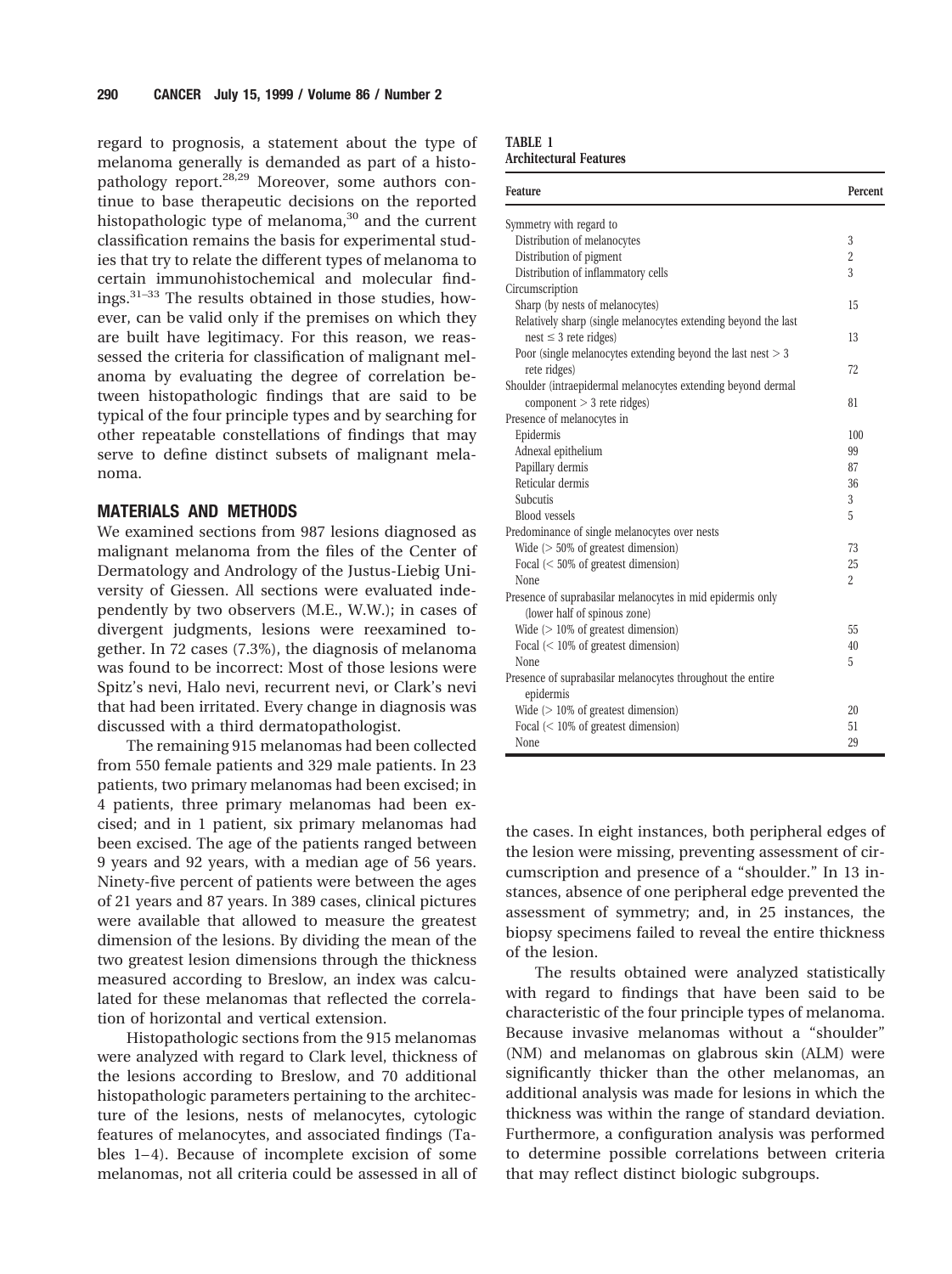**TABLE 2 Nests of Melanocytes**

| Feature                                   | Percent |
|-------------------------------------------|---------|
| Presence of nests of melanocytes          | 99      |
| Nests differing markedly in               |         |
| <b>Size</b>                               | 93      |
| Shape                                     | 92      |
| Distance from one another                 | 98      |
| Presence of nests above the junction      |         |
| Wide $(>10\%$ of greatest dimension)      | 10      |
| Focal $(< 10\%$ of greatest dimension)    | 35      |
| None                                      | 55      |
| Confluence of nests                       |         |
| Wide $(> 50\% \text{ of } \text{nest})$   | 80      |
| Focal $(10-50\% \text{ of } \text{nest})$ | 17      |
| Sporadic $(< 10\%$ of nests)              | 3       |

#### **TABLE 3 Cytologic Features of Melanocytes**

| <b>Feature</b>                                                  | Percent  |
|-----------------------------------------------------------------|----------|
| Predominance in the epidermis of                                |          |
| Oval melanocytes                                                | 77       |
| Polygonal melanocytes                                           | 6        |
| Spindled melanocytes                                            | 13       |
| Pagetoid melanocytes                                            | 4        |
| Dendritic melanocytes                                           | $\theta$ |
| Predominance in the dermis of                                   |          |
| Oval melanocytes                                                | 66       |
| Polygonal melanocytes                                           | 18       |
| Spindled melanocytes                                            | 13       |
| Pagetoid melanocytes                                            | 1        |
| Dendritic melanocytes                                           | $\theta$ |
| Atypical nuclei (larger than those of keratinocytes,            |          |
| hyperchromatic, with prominent nucleoli)                        |          |
| Wide $(>10\%$ of melanocytes)                                   | 29       |
| Focal $(< 10\%$ of melanocytes)                                 | 67       |
| None                                                            | 4        |
| Mitotic figures per high powerfield                             |          |
| >4                                                              | 4        |
| $1 - 4$                                                         | 25       |
| $<$ 1                                                           | 71       |
| Maturation of melanocytes with progressive decent to            |          |
| the dermis                                                      | 5        |
| $\geq$ 2 circumscribed areas with distinct populations of cells | 8        |

# **RESULTS**

The results are summarized in Tables 1–4. The mean thickness of the melanomas according to Breslow was 1.68 mm, the median was 0.9 mm, and the standard deviation was 2.14. One hundred twenty melanomas were confined to the epithelium (in situ melanomas).

#### **NM**

Of 795 "invasive" melanomas (i.e., melanomas with a dermal component), 741 exhibited a "shoulder," that

**Associated Findings**

| <b>Feature</b>                                        | Percent |
|-------------------------------------------------------|---------|
| Presence on glabrous skin                             | 4       |
| Epidermis                                             |         |
| Hyperplastic                                          | 19      |
| Atrophic                                              | 13      |
| Not different from surrounding skin                   | 68      |
| Solar elastosis                                       |         |
| None                                                  | 34      |
| Slight (few and delicate elastotic fibers)            | 31      |
| Moderate (many thick elastotic fibers)                | 21      |
| Severe (nodular solar elastosis)                      | 14      |
| Regression                                            |         |
| Fibrosis of papillary dermis                          | 24      |
| Perpendicular blood vessels with prominent endothelia | 22      |
| Skip areas                                            | 13      |
| Melanophages more numerous than melanocytes in foci   | 13      |
| Two or more of these four criteria fulfilled          | 24      |
| Inflammatory cell infiltrate                          |         |
| Lichenoid                                             | 33      |
| Perivascular only                                     | 66      |
| Not stronger than in surrounding skin                 | 1       |
| Lamellar/concentric fibroplasia                       | 15      |
| Angiectases in papillary dermis                       | 45      |
| <b>U</b> lceration                                    | 19      |
| Associated melanocytic nevus                          |         |
| Metastasis in loco                                    | 3       |

is, the intraepidermal portion of the neoplasm extended for  $>3$  rete ridges beyond the dermal portion. Forty-six invasive melanomas had no shoulder and, thus, fulfilled Clark's criteria for NM. Invasive melanomas without a shoulder were significantly thicker (mean, 4.01 mm; standard deviation, 2.42 mm) than those that had a shoulder (mean, 1.51 mm; standard deviation, 1.19 mm). When comparing invasive melanomas with and without a shoulder, the most striking differences were found with regard to circumscription (100% sharply or relatively sharply defined vs. 27.7% with and without a shoulder, respectively), regression (defined as the presence of two or more of the four criteria shown in Table 4; 84.8% vs. 24.6% with and without a shoulder, respectively), ulceration (60.9% vs. 18.4% with and without a shoulder, respectively), atypical nuclei in  $>10\%$  of melanocytes (67.4% vs. 31.1% with and without a shoulder, respectively) predominance of polygonal ("epithelioid") melanocytes in the dermis (41.3% vs. 17% with and without a shoulder, respectively),  $>4$  mitotic figures per high power field (HPF; 13% vs. 3.4% with and without a shoulder, respectively). presence of melanocytes in the upper half of the epidermis (30.4% vs. 75.1% with and without a shoulder, respectively), and predominance of single melanocytes over nests in  $>50\%$  of the greatest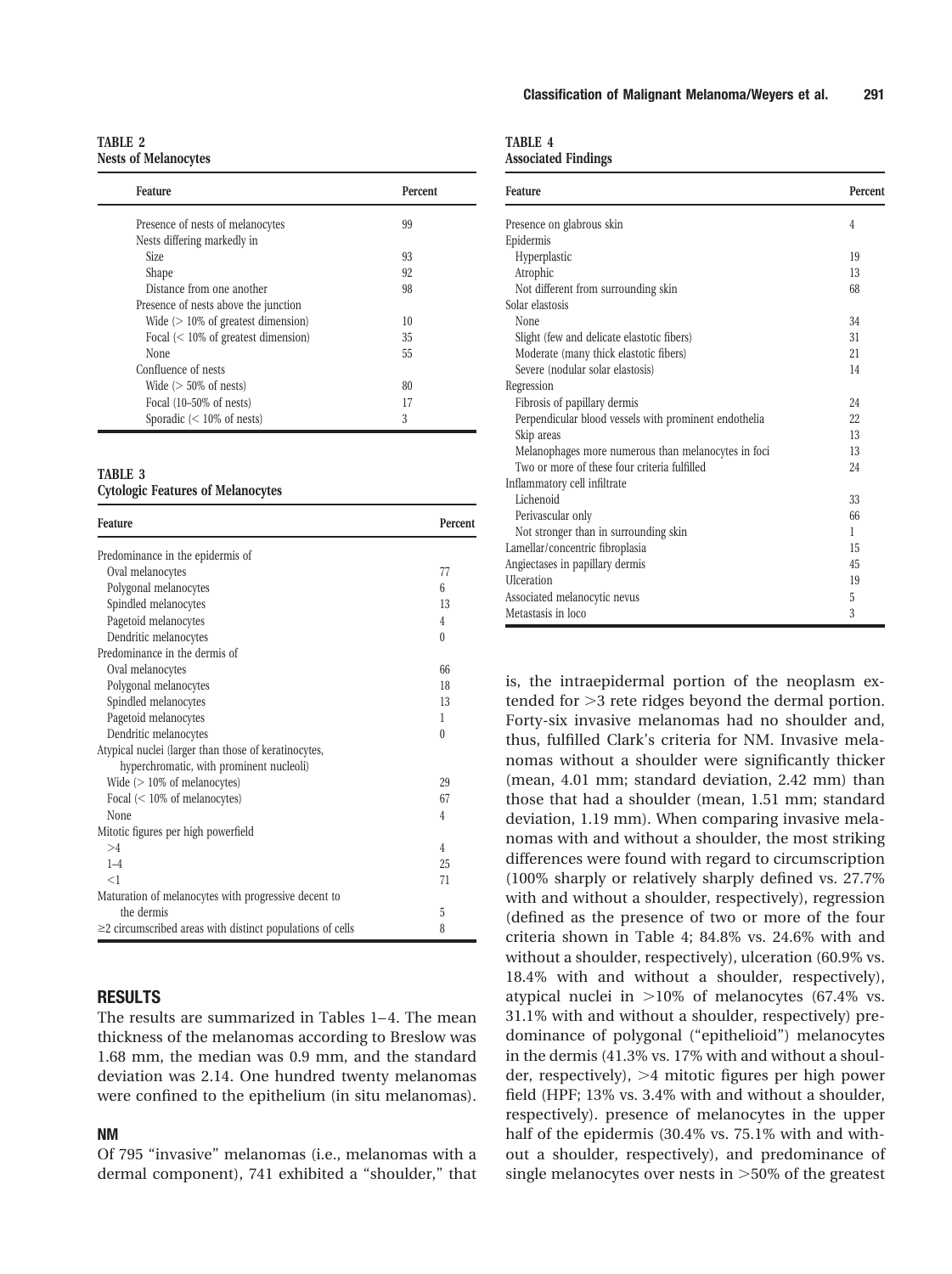dimension of the lesion (41.3% vs. 70.9% with and without a shoulder, respectively).

To assess the influence of thickness, we compared 32 melanomas without a shoulder in which the thickness was within the range of standard deviation (1.59 – 6.43 mm) with 210 melanomas of the same thickness that possessed a shoulder. Although the range of thickness of the lesions was still rather broad, differences between both groups were less evident (e.g., 40.6% vs. 31% with and without a shoulder, respectively, for predominance of polygonal melanocytes in the dermis; 67.4% vs. 57.6% with and without a shoulder, respectively, for atypical nuclei in  $>10\%$  of melanocytes; 8.1% vs. 3.4% with and without a shoulder, respectively, for  $>4$  mitotic figures per HPF; and 25% vs. 60% with and without a shoulder, respectively, for the presence of single melanocytes in the upper half of the epidermis).

The histopathologic features mentioned most commonly in the literature as typical for NM are 1) epithelioid melanocytes in the dermis, 2) no distinct populations of cells (as a consequence of primarily "vertical growth"), 3) ulceration, and 4) regression. In combination, these criteria were fulfilled by 5 of 46 invasive melanomas (10.9%) without a shoulder and in 23 of 740 invasive melanomas (3.1%) with a shoulder. This difference was significant statistically  $(P =$ 0.006). However, for lesions of a thickness within the range of standard deviation, the corresponding numbers were 5 of 32 melanomas (15.6%) without a shoulder and 6 of 210 melanomas (7.6%) with a shoulder. In the chi-square test, this difference was insignificant  $(P = 0.133)$ .

According to Clark, NM may undergo early "intralesional transformation," resulting in the presence of more than one distinct population of cells. $3$  If the number of populations of cells was not considered, then the remaining three criteria for NM were fulfilled by 7 of 46 melanomas (15%) without a shoulder and by 38 of 740 melanomas (5.1%) with a shoulder. The most decisive variables for distinction of both groups of melanoma were found to be sharp or relatively sharp circumscription, regression, and ulceration. In combination, these three parameters were encountered in 10 of 46 melanomas (21.7%) without a shoulder and in only 4 of 740 melanomas (0.5%) with a shoulder.

# **ALM**

Although some authors contend that ALM may occur on nonglabrous skin and other types of melanoma occur on palms and soles, there is general agreement that presence on glabrous skin is the single most important criterion for recognition of ALM. To test the validity of the concept of ALM as a distinct entity, we compared histopathologic findings from 39 melanomas on glabrous skin (4.3%) with those of 876 melanomas on nonglabrous skin (95.7%) and found the most striking differences with regard to the presence of at least slight solar elastosis (5.1% vs. 68.% of melanomas on glabrous and nonglabrous skin, respectively), atrophy of the epidermis (0% vs. 13% of melanomas on glabrous and nonglabrous skin, respectively), predominance of spindle-shaped melanocytes in the epidermis (2.6% vs. 13.7% of melanomas on glabrous and nonglabrous skin, respectively), ulceration (30.8% vs. 18% of melanomas on glabrous and nonglabrous skin, respectively), presence of a perivascular inflammatory cell infiltrate (92.3% vs. 65.3% of melanomas on glabrous and nonglabrous skin, respectively), predominance of oval melanocytes in the dermis (71.8% vs. 58.1% of melanomas on glabrous and nonglabrous skin, respectively), and metastases in loco (10.3% vs. 2.7% of melanomas on glabrous and nonglabrous skin, respectively).

Because melanomas on glabrous skin were significantly thicker (mean, 2.78 mm; standard deviation; 2.08 mm) than those on nonglabrous skin (mean, 1.4 mm; standard deviation, 1.25 mm), we investigated the possible influence of thickness by comparing 20 of 39 melanomas (51.3%) on glabrous skin with a thickness that was within the range of standard deviation (0.7– 4.86 mm) with 404 of 876 melanomas (46.1%) of the same thickness on nonglabrous skin. Again, differences became less evident, e.g., with regard to atrophy of the epidermis (0% vs. 10.4% of melanomas on glabrous and nonglabrous skin, respectively), predominance of spindle-shaped melanocytes in the epidermis (5% vs. 11.6% of melanomas on glabrous and nonglabrous skin, respectively), and predominance of oval melanocytes in the dermis (70% vs. 60.4% of melanomas on glabrous and nonglabrous skin, respectively).

The histopathologic features mentioned most commonly in the literature as characteristic of ALM are 1) absence of epidermal atrophy, 2) absence of melanocytes in the upper reaches of the epidermis, 3) predominance of single melanocytes over nests within the epidermis, 4) predominance of spindle-shaped melanocytes in the dermis, and 5) evidences of regression. This combination of criteria was fulfilled by 2 of 39 melanomas (5.1%) on glabrous skin and by 6 of 876 melanomas (0.7%) on nonglabrous skin. This difference was highly significant  $(P < 0.005)$ , although the number of cases was too small to permit reliable judgments. The three single features for which the greatest differences were found (absence of solar elastosis, presence of a perivascular inflammatory cell infiltrate, and predominance of oval melanocytes in the dermis)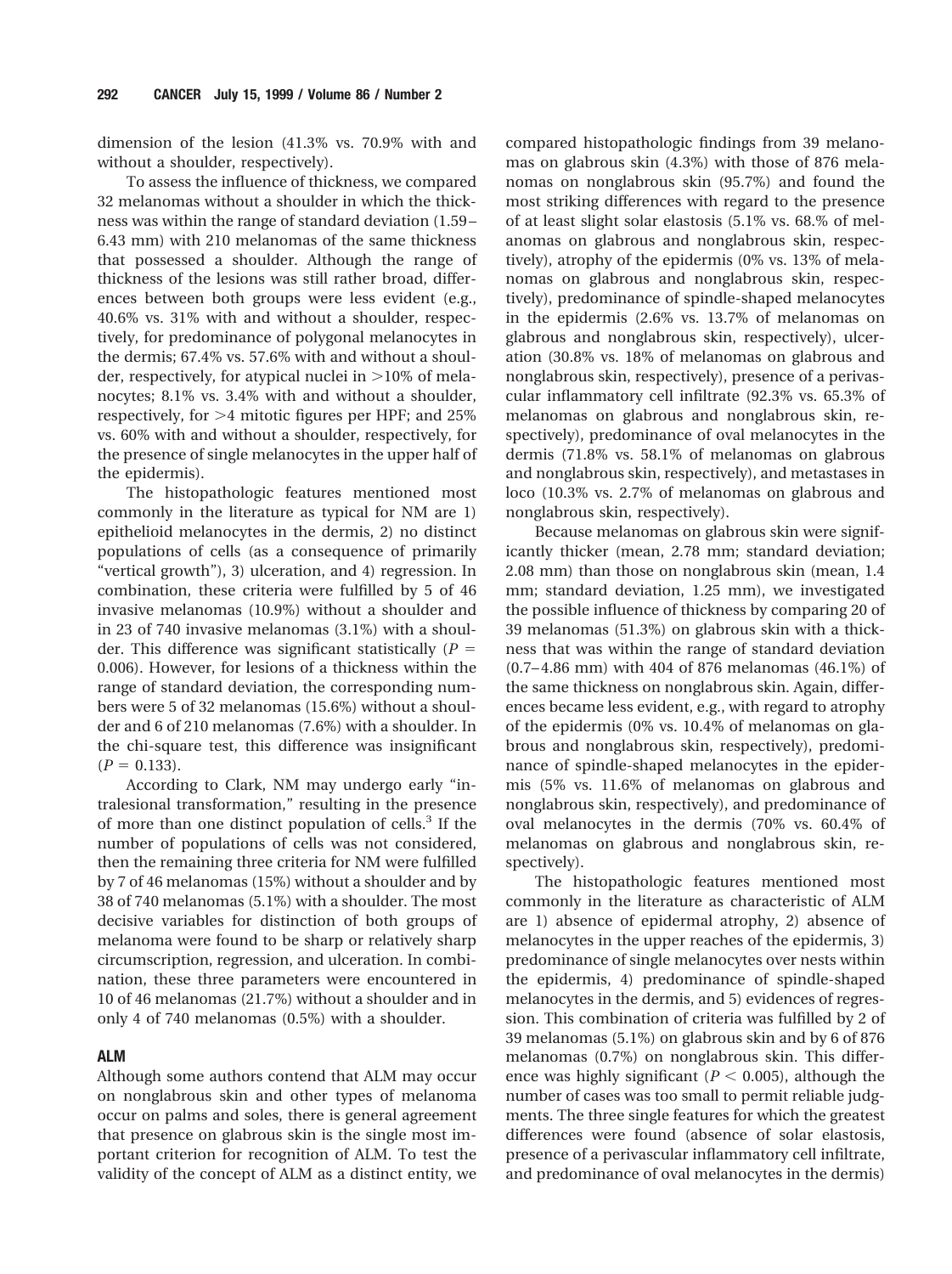were present in combination in only 2 of 39 melanomas (5.1%) on glabrous skin and in 27 of 876 melanomas (3.1%) on nonglabrous skin. This difference did not reach statistical significance ( $P = 0.95$ ).

### **SSM and LMM**

Neither SSM nor LMM is defined clearly. The criteria for the differentiation of both types of melanoma mentioned most commonly in the literature are 1) normal or hyperplastic (SSM) versus atrophic epidermis (LMM); 2) absence (SSM) versus presence of solar elastosis (LMM); 3) presence (SSM) versus absence of single melanocytes in the upper reaches of the epidermis (LMM); 4) predominance of epithelioid or pagetoid melanocytes (SSM) versus predominance of spindle-shaped melanocytes (LMM); 5) relatively sharp (SSM) versus poor circumscription (LMM); 6) only slight (SSM) versus pronounced nuclear atypia (LMM); and 7) absence (SSM) versus presence of regression (LMM). We evaluated those criteria for all melanomas, excluding invasive melanomas without a shoulder (NM) and melanomas on glabrous skin (ALM).

Of the remaining 830 melanomas, only 3 (0.4%) fulfilled all seven criteria for SSM. The first four criteria are considered to be most important for distinguishing SSM from LMM. They were seen in combination in 26 of 830 melanomas (3.1%). If only three criteria for SSM were taken into account, then the most common constellation of findings was absence of epidermal atrophy, no solar elastosis, and presence of single melanocytes in the upper half of the epidermis (181 cases; 21%). All other combinations of three criteria were seen in  $\leq 10\%$  of the cases.

None of the 830 melanomas fulfilled all seven criteria for LMM. The first four criteria that are considered to be most important for distinguishing LMM from SSM were seen together in 7 of 830 melanomas (0.7%). If only three criteria for LMM were considered, then the most common constellation of findings (epidermal atrophy, solar elastosis, and absence of single melanocytes in the upper half of the epidermis) was seen in 46 cases (5.5%).

The combination of all seven criteria for either SSM or LMM was seen with approximately the same frequency in invasive melanomas without a shoulder (NM) and in melanomas on glabrous skin (ALM). Altogether, the most common combination of those criteria was 1) normal or hyperplastic epidermis, 2) poor circumscription, 3) presence of single melanocytes in the upper reaches of the epidermis, 4) solar elastosis, and 5) no signs of regression. This constellation of findings was noted in 235 of 830 melanomas (28.3%).

The histopathologic findings most commonly as-

sociated with solar elastosis were poor circumscription (89% for melanomas with severe solar elastosis vs. 74% for melanomas with slight or moderate solar elastosis vs. 61% for melanomas without solar elastosis), epidermal atrophy (33% vs. 12% vs. 6%, respectively, compared with the epidermis adjacent to the neoplasm),  $<$ 1 mitotic figure per HPF (77% vs. 76% vs. 62%, respectively), and absence of nuclear atypia (11% vs. 2% vs. 2%, respectively). A combination of these four parameters was seen in none of 312 melanomas without solar elastosis, in 2 of 477 melanomas (0.4%) with slight or moderate solar elastosis, and in 4 of 124 melanomas (3%) with severe solar elastosis. No significant differences with regard to solar elastosis were found for other variables, such as the predominating type of cell, the presence of melanocytes in the upper reaches of the epidermis, signs of regression, and density of the inflammatory cell infiltrate.

Because melanomas in sun-damaged skin are said by some authors to be characterized by a long period of intraepidermal growth and late invasion into the dermis,<sup>3</sup> we assessed the index of greatest lesion dimension and thickness in melanomas with and without solar elastosis. The index was calculated by dividing the mean of the two greatest lesion dimensions through the thickness; a high index, therefore, signified a thin melanoma with a large greatest dimension. For an index  $\leq 10$ , solar elastosis was noted in 108 of 176 cases (61%); for an index  $>10$  and  $\leq 20$ , solar elastosis was seen in 51 of 86 cases (59%); and, for melanomas with an index  $>20$ , solar elastosis was found in 96 of 127 cases (75%). The difference with regard to solar elastosis between melanomas with an index  $\leq 10$  and melanomas with an index  $>20$  was statistically significant  $(P < 0.001)$ .

# **DISCUSSION**

At the beginning of the 20th century, melanomas were recognized only in far advanced stages and were described as multinodular fungating tumors. In 1892, Jonathan Hutchinson described the flat stage of melanoma but considered it to be a benign freckle. In 1916, William Dubreuilh described those freckles in patients of all ages and on sun-exposed and protected sites. He did not consider them to be malignant and referred to them as "circumscribed precancerous melanosis," but he recognized them as early stages in the development of melanoma. Dubreuilh distinguished melanomas arising on a circumscribed precancerous melanosis from those arising in association with a nevus and from "melanome d'emblée," i.e., a nodular lesion arising in seemingly normal skin. The reasons for this classification were presumed differences in biologic behavior: "Melanome d'emblée" was thought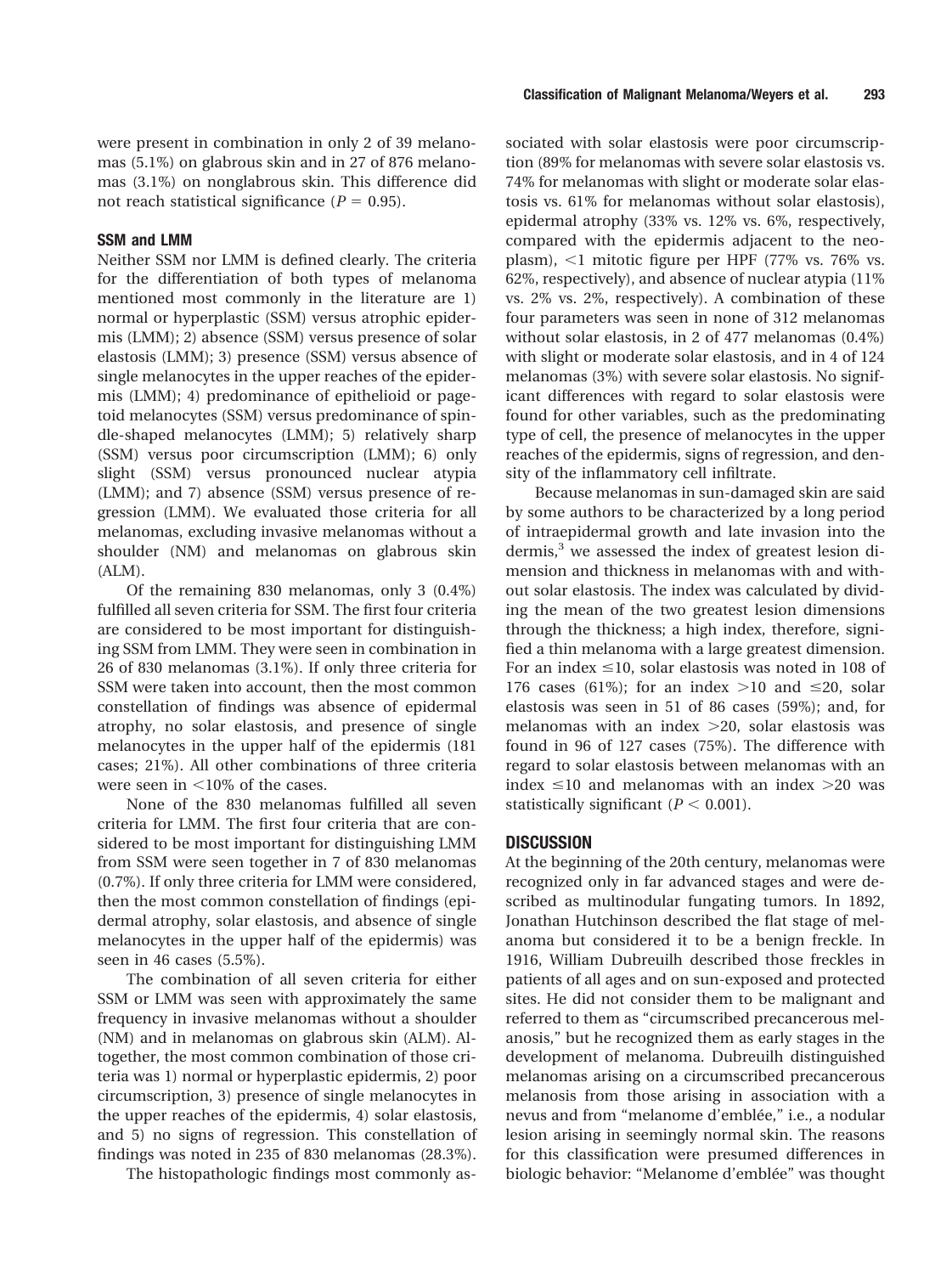to be highly malignant, whereas melanomas arising in a circumscribed precancerous melanomis were regarded as relatively benign.<sup>34</sup>

When Clark developed his classification of malignant melanoma in the 1960s, he built on that of Dubreuilh. In contrast to his predecessor, Clark recognized that only few melanomas arise in association with a nevus and, therefore, skipped this category. He retained "melanome d'emblée" as a distinct type of melanoma and referred to it as "nodular melanoma." The other melanomas, i.e., those with a recognizable flat component, were divided into LMM and SSM. Although Clark considered LMM to be a distinct entity, he thought of NM initially as "a quite malignant neoplasm from the outset, but ... probably not a different biologic entity when compared with superficial spreading melanoma."14 However, he soon changed his mind and described NM as a distinct biologic type of melanoma characterized by "direct tumor progression."3

The consequences of Clark's classification of malignant melanoma were profound. With regard to the management of patients, treatment was adjusted to the type of melanoma, because NM and ALM were thought to have a more grim prognosis than SSM and LMM. Whereas complete excision was considered to be adequate for LMM, excisions with wide margins and elective lymph node dissections were recommended for the other types of melanoma.<sup>35</sup> It took almost 20 years to appreciate that the subtypes do not differ from one another prognostically if the thickness is taken into account.<sup>7-11</sup> With regard to research, numerous studies were conducted in search of evidence for fundamental biologic differences between the types of melanoma. The cells of invasive nodules of LMM were said differ ultrastructurally from those of SSM and NM.<sup>1,3,36</sup> Differences between the three types also were claimed to exist with regard to the synthesis of melanosomes, $37$  the biology of the "epidermal melanin unit,"37 the activities of certain enzymes (such as tyrosinase, glucose-6-phosphate-dehydrogenase, and succinate dehydrogenase<sup>38,39</sup>), and the expression of receptors for estrogen and progesterone.<sup>40</sup> SSM was said to differ from LMM and NM by being related to human lymphocyte antigen-DR5, $^{41}$  and, more recently, differences were described for the expression of bFGF, $^{42}$  p53 protein, $^{31,43}$  and mutations of the *ras* gene.32,33

However, establishing the differences between neoplasms requires well-defined study groups that are not provided for by the current use of criteria for classification of melanoma. For this reason, we tried to define the types of melanoma better by reassessing the value of criteria for differentiation. In part, data from the literature could be confirmed. This was especially the case for NM, which was found to differ from nonnodular melanomas especially by sharp circumscription, regression, and ulceration. Those differences, however, are related directly to the definition of NM. When all melanomas that show an extension of intraepidermal melanocytes beyond a dermal component are excluded, it is not surprising that the remaining melanomas are found to be circumscribed relatively sharply. Likewise, an exophytic nodule is more likely to become traumatized and ulcerated than a broad plaque. Also, if the peripheral portion of a melanoma is wiped out by regression, then the remaining nodule is likely to fulfill the definition of NM.

Nonnodular melanomas were found to differ from NM by the more common presence of melanocytes in the upper reaches of the epidermis and by predominance of single melanocytes over nests in  $>50\%$  of the greatest dimension of the lesion. Those findings were encountered chiefly in the peripheral portion of nonnodular melanomas that, by definition, is absent in NM. In short, these two criteria also are related directly to the definition of NM and are not independent variables that might support the concept that NM is a distinct entity. The other differences between NM and nonnodular melanoma, such as higher numbers of mitotic figures and atypical nuclei, seem to be related to size. When neoplasms with a thickness beyond the range of standard deviation were excluded from consideration, differences between both groups were far less pronounced.

The histopathologic features mentioned most commonly in the literature as typical for NM were seen in combination in only 5 of 915 melanomas (0.5%), a number too low to qualify as the basis for a meaningful classification. The definition of NM was fulfilled by 46 of 915 melanomas (5%). This number is lower than anticipated from data in the literature. In Clark's original article, for example, NM was said to account for  $31.6\%$  of melanomas.<sup>14</sup> The discrepancy may be explained partially by the fact that, in the 1960s, melanomas usually were recognized at a later stage than in the 1980s and 1990s, when most of the melanomas in our study were excised. The later a melanoma is excised, the more likely are neoplastic melanocytes in the dermis to "overgrow" those within the epidermis, thus creating a lesion that fulfills the definition of NM. Another mechanism that may be responsible for NM is complete regression of the intraepidermal component of the neoplasm, which also is more common in advanced lesions. Indubitable signs of regression were encountered in 39 of our 46 cases of NM (84.8%) (Fig. 1). The high frequency of regression supports the observation by McGovern,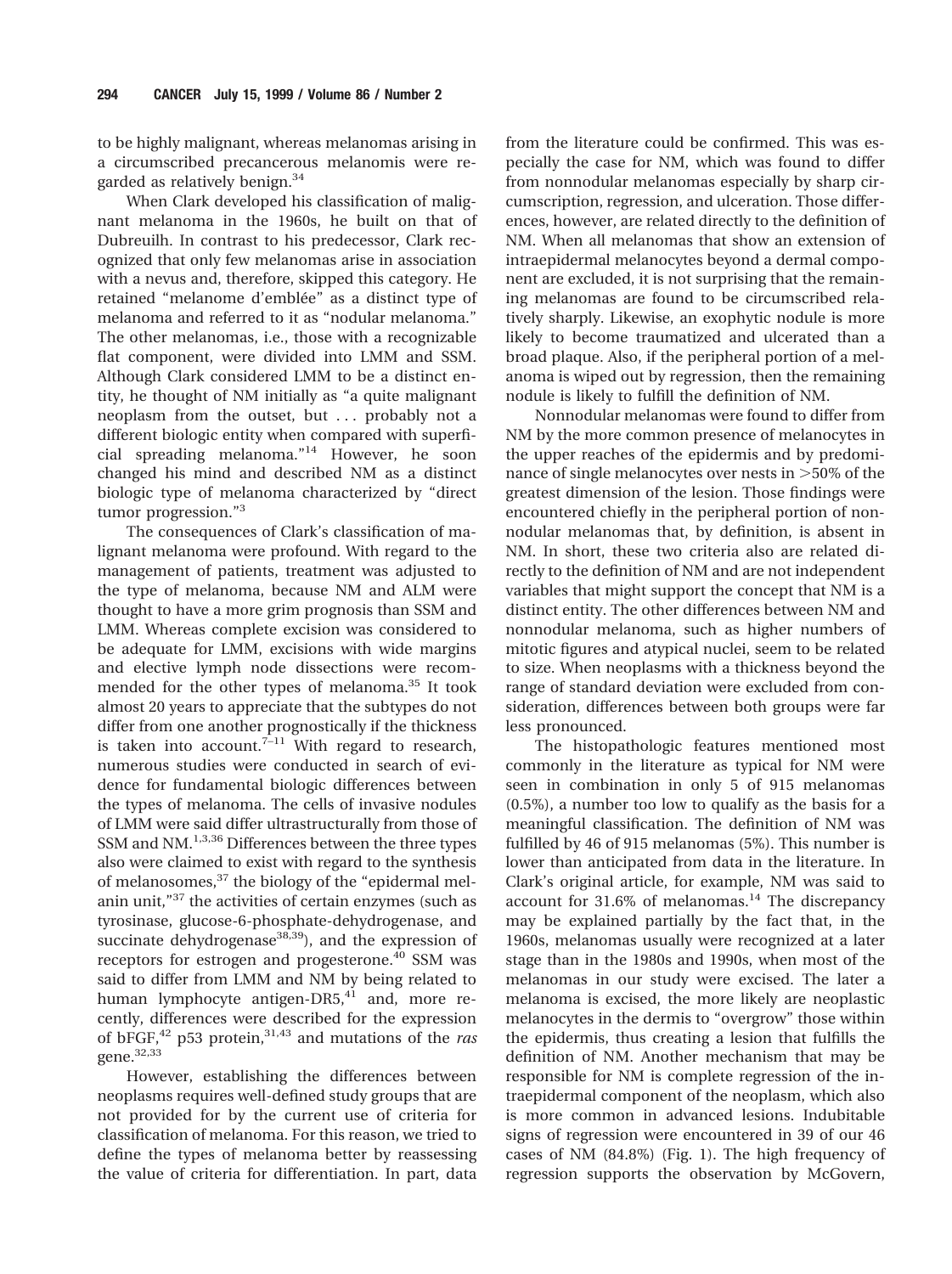who recognized in 1982 that, "as a result of spontaneous regression occurring in the intraepidermal component of an SSM, the surviving nodule may be classified as having no intraepidermal component."<sup>15</sup> A third mechanism that may contribute to the "formation" of NM is an artifact during sectioning of a biopsy specimen. Some thick melanomas have only a tiny macular component that may be overlooked easily and may not be contained in histopathologic sections, turning a nonnodular melanoma into an apparent NM. In sum, the differences between NM and nonnodular melanomas found in our study are either related directly to the definition of NM or reflect changes in advanced melanomas. The absence of independent variables distinguishing NM from nonnodular melanomas supports McGovern's conclusion that "it would seem reasonable to cease using the terms superficial spreading and nodular melanoma," because their main differences are not due to "any inherent attribute of the histogenetic pattern."<sup>15</sup>

Also, with regard to ALM, data from the literature could be confirmed partially. Melanomas on glabrous skin were found to differ from melanomas on nonglabrous skin, especially by the absence of solar elastosis and epidermal atrophy. Those differences are related directly to the definition of ALM as a type of melanoma occurring on glabrous skin that is relatively sun protected and covered by a thick epidermis. Other findings said to be typical of ALM were found with approximately the same frequency in melanomas on both glabrous and nonglabrous skin, e.g., the presence of melanocytes in the upper reaches of the epidermis (74.4% glabrous vs. 70.5% nonglabrous) and the predominance of single melanocytes over nests in  $>50\%$ of the greatest dimension of the lesions (79.5% glabrous vs. 72.4% nonglabrous). The histopathologic features mentioned most commonly in the literature as typical for ALM were seen in combination in only 2 of 915 melanomas (0.2%), disqualifying this constellation of findings as a basis for classification.

The constellation of findings said to distinguish SSM from LMM was seen in 3 of 915 melanomas (0.4%), whereas the constellation of findings said to be characteristic of LMM was not seen in a single case. Even if only the three or four criteria said to be most important for differentiation were considered, they were not fulfilled by the vast majority of lesions. These results are in accordance with those of previous studies. Clark himself found in 1984 that "agreement among pathologists is least for LMM" and that strict application of criteria for LMM results in reclassification of most cases to the effect that "LMM is a rarity."<sup>4</sup> In sum, classification of melanomas as SSM or LMM usually is based on only a small fraction of the purported criteria and, thus, is highly subjective (Figs.  $2-4$ ).

For some authors, the decisive criterion for distinguishing LMM from SSM is the presence of marked solar elastosis. According to Barnhill and Mihm, "it is generally accepted that the diagnosis of lentigo maligna requires the presence of severe solar changes in both the epidermis and dermis."<sup>17</sup> The tendency to equate LMM with melanomas in severely sun-damaged skin explains some of the ostensibly unique biologic properties of LMM, i.e., development especially in sun-exposed skin of elderly patients. Arthur Sober wrote in 1988: "Melanoma subtypes should be examined separately when looking for etiologic factors. Clearly, chronic cumulative solar damage plays a strong role in lentigo maligna melanoma, not seen with the other subtypes."<sup>44</sup> It is equally clear, however, that evidence of chronic cumulative solar damage will be found inevitably in melanomas classified as LMM as long as severe sun damage is a requirement for diagnosis. Similar to NM and ALM, the allegedly unique characteristics of LMM are related directly to its definition and are not independent variables that might support the classification of LMM as a distinct biologic entity.

According to our study, the criteria advocated for the distinction of SSM and LMM do not separate two morphologic groups of melanoma from one another. If only solar elastosis was considered, then there were significant correlations between solar elastosis on the one hand and poor circumscription, epidermal atrophy, sparseness of mitotic figures, absence of atypical nuclei, and a high ratio of greatest lesion dimension and thickness on the other hand. A combination of these parameters, however, was extremely rare. Furthermore, the correlation of single parameters with solar elastosis was too weak to allow for recognition of distinct morphologic types of melanoma. For example, poor circumscription was most common in melanomas with severe solar elastosis (89%), but most melanomas without evidence of solar elastosis (61%) also were circumscribed poorly. The ratio of diameter and thickness tended to be higher in melanomas with solar elastosis, but it was  $>20$  (e.g., a greatest lesion dimension of at least 20 mm for melanomas measuring 1 mm in thickness) in 31 of 134 melanomas (23%) without solar elastosis and  $\leq$ 10 in 108 of 255 melanomas (42%) with solar elastosis. The latter finding is in accordance with reports in the literature on melanomas in severely sun-damaged skin that were deeply invasive despite short duration and small size.<sup>45</sup>

In sum, the weak correlation of solar elastosis with independent morphologic variables militates against the suitability of solar elastosis as a basis for classifi-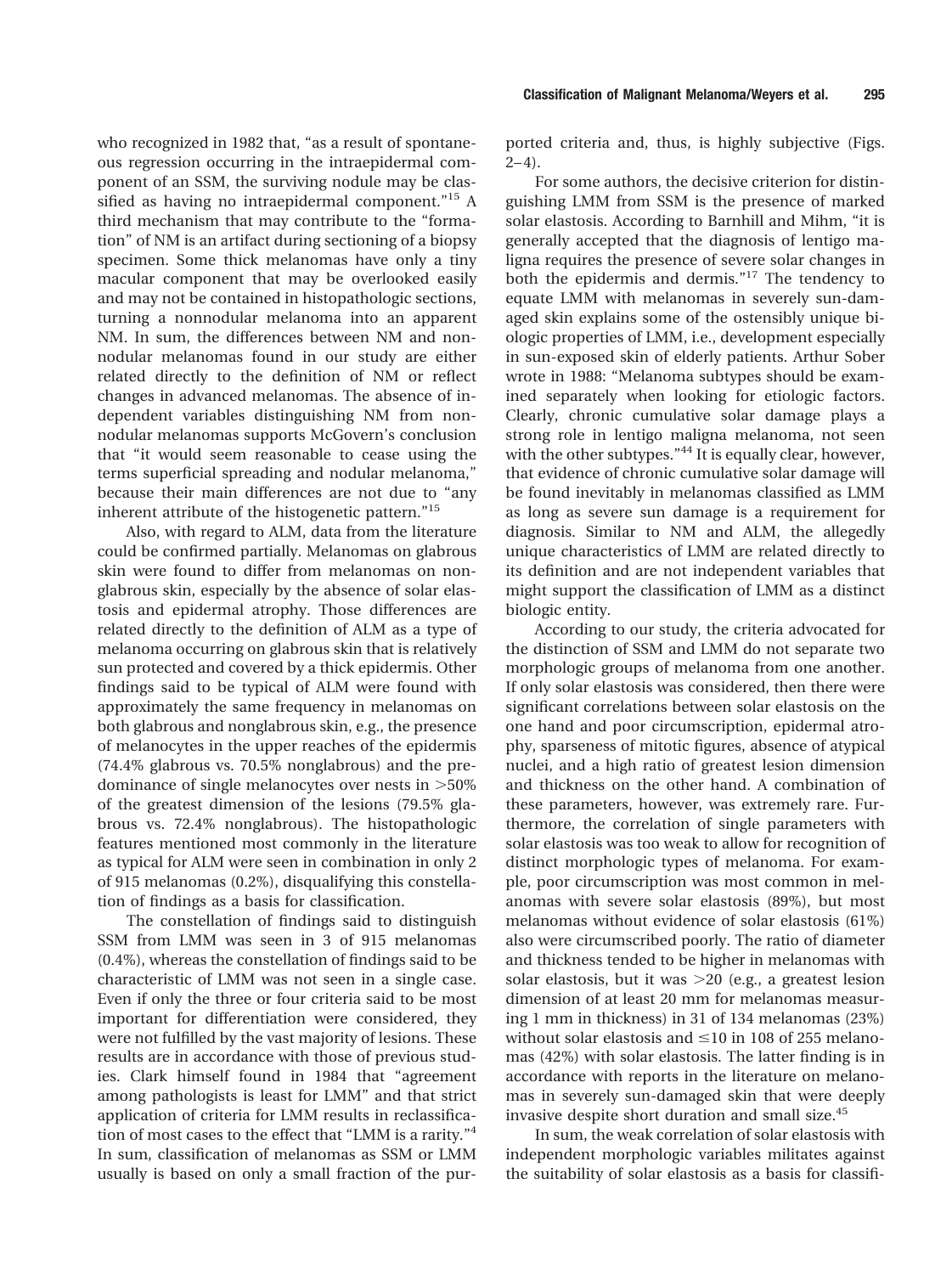

**FIGURE 1.** Superficial spreading melanoma or nodular melanoma (NM)? This melanoma shows no extension of intraepidermal melanocytes beyond dermal melanocytes; therefore, it fulfills the definition of NM. It is not a "primary NM," however, as evidenced by signs of regression (perpendicular blood vessels and fibrosis in a thickened papillary dermis) adjacent to the nodule.



**FIGURE 2.** Lentigo maligna melanoma (LMM) or superficial spreading melanoma (SSM)? This melanoma shows a combination of features claimed to be typical of LMM (predominance of spindled melanocytes, predominance of single melanocytes over nests) and SSM (many melanocytes in the upper part of the epidermis).

cation. If different diseases are to be distinguished from one another morphologically, then repeatable constellations of findings are mandatory. If there really are distinct biologic types of melanoma, then such constellations have to be expected. Our study did not reveal evidence for the existence of unique constella-

tions of findings for melanoma with or without solar elastosis, for melanoma with or without a shoulder, or for melanoma that occurred in glabrous or nonglabrous skin.

Are there repeatable constellations of findings other than those currently used for classification of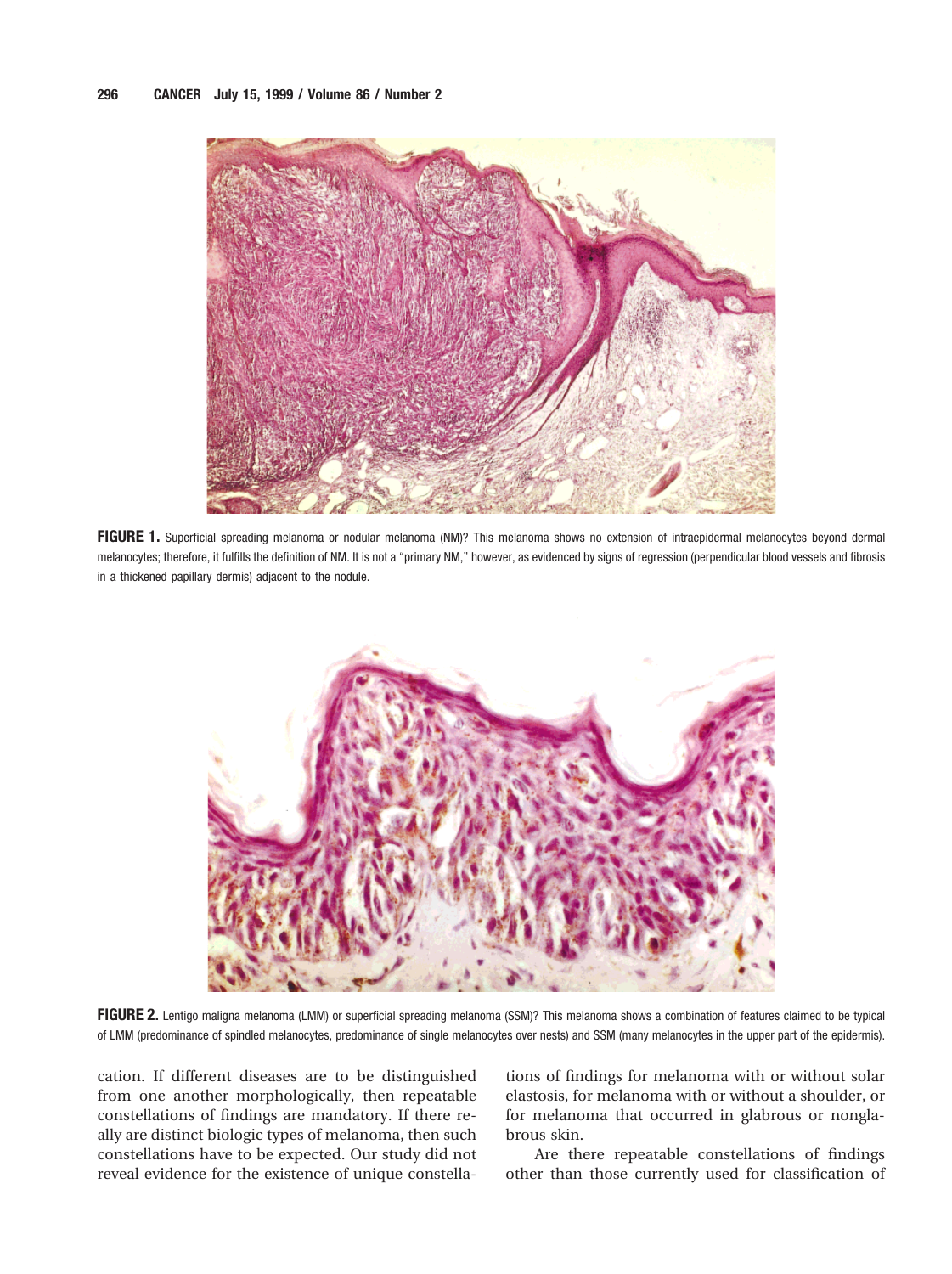

**FIGURE 3.** Lentigo maligna melanoma (LMM) or superficial spreading melanoma (SSM)? This melanoma shows a combination of features claimed to be typical of LMM (severe solar elastosis, only few melanocytes above the dermoepidermal junction) and SSM (predominance of nests over single melanocytes, absence of atypical nuclei).



FIGURE 4. Lentigo maligna melanoma (LMM) or superficial spreading melanoma (SSM)? This melanoma seems to be typical of LMM (predominance of spindled melanocytes, no melanocytes above the dermoepidermal junction, prominent involvement of adnexal epithelial structures), but there is no solar elastosis. The lesion was broad, asymmetrical, and poorly circumscribed, ruling out the possibility of a melanocytic nevus.

melanoma? Indeed, out of the criteria advocated for the distinction of SSM and LMM, we found a constellation of five variables that was seen in almost onethird of our cases: 1) normal or hyperplastic epidermis, 2) poor circumscription, 3) the presence of single

melanocytes in the upper reaches of the epidermis, 4) solar elastosis, and 5) no signs of regression. Could this constellation of findings serve as a basis for a new classification of melanoma? It cannot, because the combination of the corresponding opposite criteria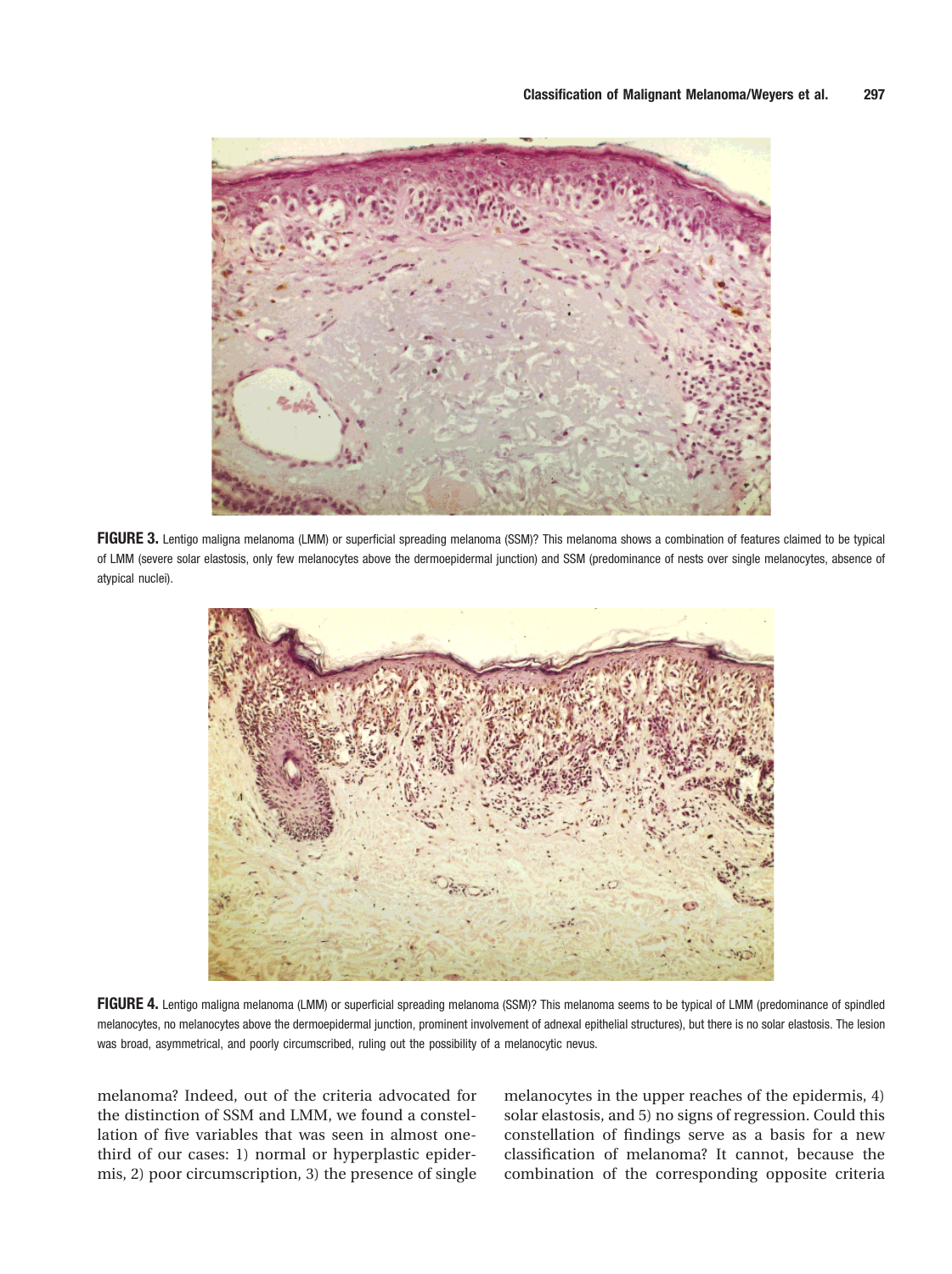(atrophic epidermis, relatively sharp circumscription, the absence of single melanocytes in the upper reaches of the epidermis, no solar elastosis, and signs of regression) was not seen in a single case. The criteria mentioned above are simply variables that describe melanoma "per se," and some of them belong to the most important findings that distinguish melanoma from other melanocytic neoplasms.

In conclusion, our study of more than 70 histopathologic parameters in 915 melanomas failed to substantiate the current classification of melanoma. No evidence was found for any other repeatable constellation of morphologic findings that may allow to separate distinct types of melanoma from one another. Malignant melanoma may present with many different forms, but these forms seem to be part of a continuous spectrum. Lesions that fulfill the criteria for NM, ALM, SSM, and LMM belong to that spectrum but represent only four of hundreds of constellations of findings. According to our data, classifying malignant melanoma into distinct histopathologic groups is arbitrary and should be omitted. This conclusion is supported by the lack of compelling evidence that certain histopathologic parameters, other than those related to the size of melanoma, are associated with distinct types of biologic behavior. Differences in biologic behavior among individual melanomas seem to be caused by a complex interplay of factors that remain unknown.

# **REFERENCES**

- 1. Mishima Y, Matsunaka M. Pagetoid premalignant melanosis and melanoma: differentiation from Hutchinson's melanotic freckle. *J Invest Dermatol* 1975;65:434 – 40.
- 2. Weiss J, Bertz J, Jung EG. Malignant melanoma in southern Germany: different predictive value of risk factors for melanoma subtypes. *Dermatologica* 1991;183:109 –13.
- 3. Clark WH Jr., Ainsworth AM, Bernardino EA, Yan CH, Mihm MC, Reed RJ. The developmental biology of primary human malignant melanomas. *Semin Oncol* 1975;2:83–103.
- 4. Elwood JM, Gallagher RP, Worth AJ, Wood WS, Pearson JCG. Etiological differences between subtypes of cutaneous malignant melanoma: Western Canada melanoma study. *J Natl Cancer Inst* 1987;78:37– 44.
- 5. Feibleman CE, Stoll H, Maize JC. Melanomas of the palm, sole, and nailbed: a clinicopathologic study. *Cancer* 1980;46: 2492–504.
- 6. Clark WH Jr., Elder DE, Guerry D IV, Epstein MN, Greene MH, Van Horn M. A study of tumor progression. The precursor lesions of superficial spreading and nodular melanoma. *Hum Pathol* 1984;15:1147– 65.
- 7. Koh HK, Michalik E, Sober AJ, Lew RA, Day CL, Clark WH, et al. Lentigo maligna melanoma has no better prognosis than other types of melanoma. *J Clin Oncol* 1984;2:994 –1001.
- 8. Søndergaard K, Schou G. Survival with primary cutaneous malignant melanoma, evaluated from 2012 cases. *Virchows Arch A Pathol Anat Histopathol* 1985;406:179 –95.
- 9. Balch CM, Soong SJ, Shaw HM, Milton GW. An analysis of

prognostic factors in 8500 patients with cutaneous melanoma. In: Balch CM, Houghton AN, Milton GW, Sober AJ, Soong AJ, editors. Cutaneous melanoma. 2nd edition. Philadelphia: J.B. Lippincott, 1992:165– 87.

- 10. Ringborg U, Afzelius LE, Lagerlöf B, Adami HO, Augustsson I, Blomqvist E, et al. Cutaneous malignant melanoma of the head and neck. *Cancer* 1993;71:751– 8.
- 11. Cox NH, Aitchison TC, Sirel JM, MacKie RM. Comparison between lentigo malignant melanoma and other histogenetic types of malignant melanoma of the head and neck. Scottish Melanoma Group. *Br J Cancer* 1996;73:940-4.
- 12. Ackerman AB. Malignant melanoma: a unifying concept. *Hum Pathol* 1980;11:591–5.
- 13. Ackerman AB, David KM. A unifying concept of malignant melanoma: biologic aspects. *Hum Pathol* 1986;17:438 – 40.
- 14. Clark WH Jr., From L, Bernardino EA, Mihm MC. The histogenesis and biologic behavior of primary human malignant melanomas of the skin. *Cancer Res* 1969;29:705–26.
- 15. McGovern VJ. The nature of melanoma: a critical review. *J Cutan Pathol* 1982;9:61– 81.
- 16. Clark WH Jr., Elder DE, Guerry D. Dysplastic nevi and malignant melanoma. In: Farmer ER, Hood AF, editors. Pathology of the skin. East Norwalk, CT: Appleton and Lange, 1990:684 –756.
- 17. Barnhill RL, Mihm MC. Histopathology of malignant melanoma and its precursor lesions. In: Balch CM, Houghton AN, Milton GW, Sober AJ, Soong AJ, editors. Cutaneous melanoma. 2nd edition. Philadelphia: J.B. Lippincott, 1992:234–63.
- 18. Mihm MC Jr., Googe PB. Problematic pigmented lesions. A case method approach. Philadelphia: Lea and Febinger, 1990.
- 19. Tersteegen A, Steigleder GK. Ist der Befall der Hautadnexe oder die Dicke der Epidermis eine Hilfe bei der Differentialdiagnose zwischen Lentigo maligna Melanom (LMM) und Superfiziell Spreitendem Melanom in situ (SSM)? *Z Hautkr* 1990;65:941–2.
- 20. Reed RJ. New concepts in surgical pathology of the skin. New York: John Wiley and Sons, 1976.
- 21. Cascinelli N, Zurrida S, Galimberti V, Bartoli C, Bufalino R, Del Prato I, et al. Acral lentiginous melanoma. A histological type without prognostic significance. *J Dermatol Surg Oncol* 1994;20:817–22.
- 22. Arrington JH, Reed RJ, Ichinose H, Krementz ET. Plantar lentiginous melanoma: a distinctive variant of human cutaneous malignant melanoma. *Am J Surg Pathol* 1977;1:130–43.
- 23. Coleman WP, Loria PR, Reed RJ, Krementz ET. Acral lentiginous melanoma. *Arch Dermatol* 1980;116:773– 6.
- 24. Lopansri S, Mihm MC Jr. Clinical and pathologic correlation of malignant melanoma. *J Cutan Pathol* 1979;6:180 –94.
- 25. Kerl H, Hödl S, Stettner H. Acral lentiginous melanoma. In: Ackerman AB, editor. Pathology of malignant melanoma. New York: Masson, 1981:217– 42.
- 26. Corona R, Mele A, Amini M, De Rosa G, Coppola G, Piccardi P, et al. Interobserver variability on the histopathologic diagnosis of cutaneous melanoma and other pigmented skin lesions. *J Clin Oncol* 1996;14:1218 –23.
- Ackerman AB, David KM. A unifying concept of malignant melanoma. *Hum Pathol* 1986;17:438 – 40.
- 28. Goldsmith LA, Askin FB, Chang AE, Cohen C, Dutcher JP, Gilgor RS, et al. National Institute of Health Consensus Development Conference statement on diagnosis and treatment of early melanoma. *Am J Dermatopathol* 1993;15:34 – 43.